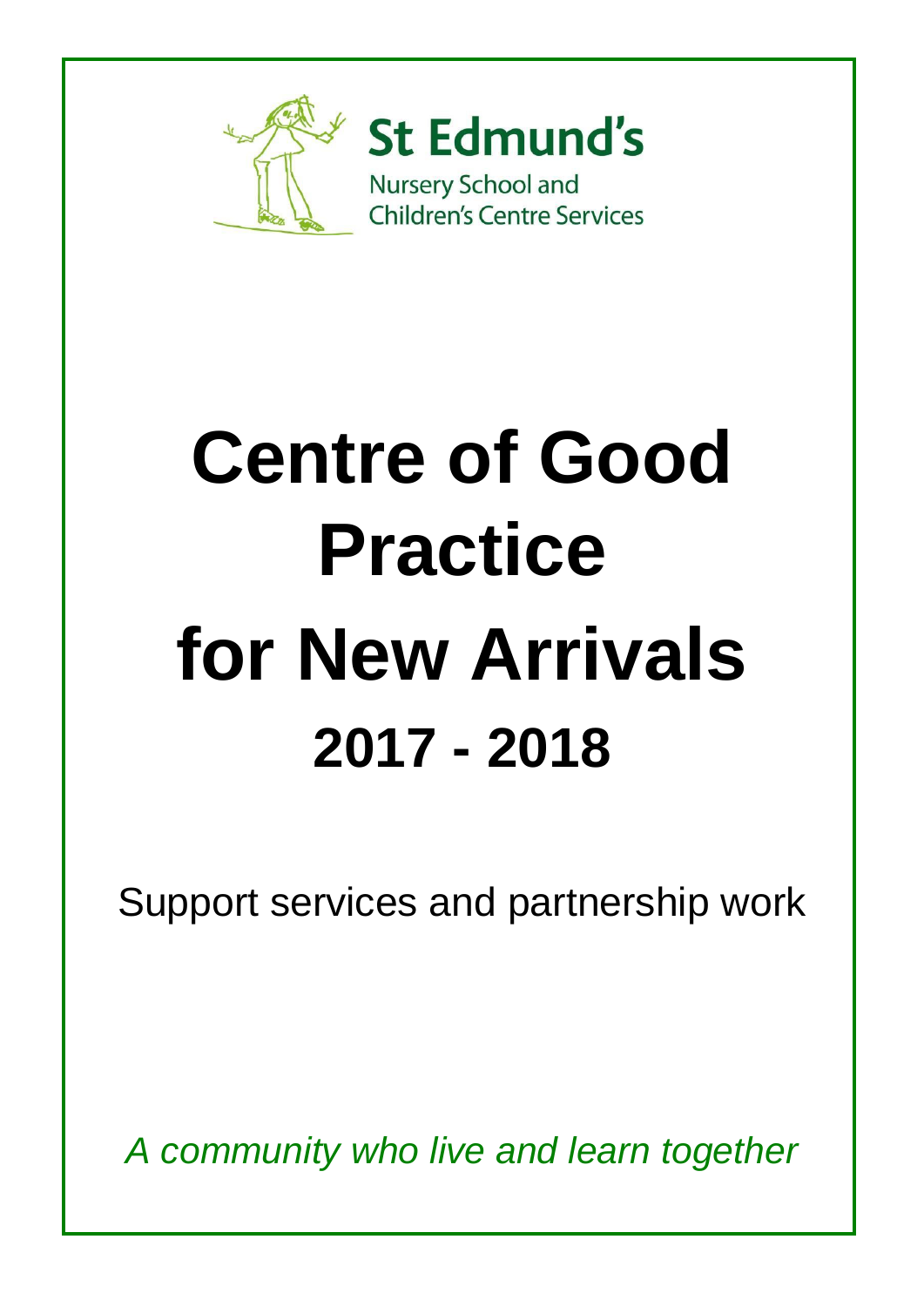# **Introduction**

St Edmund's Nursery School and Children's Centre has been selected as a Centre of Good Practice for New Arrivals to develop a programme of support for schools with children who are new to English and/or new to education.

At St Edmund's we provide high quality learning environments and teaching and learning for children from birth to five, including children in receipt of free education for two year olds.

We especially value creativity, the arts and outdoor play – alongside our high quality classroom environments we offer weekly sessions with a community artist, freelance singing and movement teacher and Forest School practitioner. We also have a large and well-resourced outdoor play area.

We have children with a wide range of special needs and have specialist resourced provision for children with complex learning difficulties.

We have worked extensively with our families to support their understanding of the importance of regular attendance and to build their trust and confidence in schools.

Our parents are very involved in the life of the school, attending our annual 'Better Together' day which supports our school improvement planning and generally coming in to visit and volunteer in the classrooms. Our 'Sharing Stories' workshops which are a key focus for raising children's communication and reading skills have 100% attendance. We offer a range of different groups and activities to support parents in their understanding of young children's learning and attendance is very good, for example eight Roma families attended our Family Links Nurturing programme. We have held family residentials at Nell Bank for both mums and dads and children.

We have several male staff, including one who speaks several EU languages, and we run monthly Saturday dads' club sessions for dads and children.

Our staff team fully reflects the diversity of the city, we have also been very successful in recruiting volunteers from diverse backgrounds to reflect the community of our school.

We support our parents in completing the Primary School admission forms and also with visits to their schools. We ensure parents understand the requirements of the Primary School such as uniforms, start date, times of day etc.

Through our children's centre cluster we have extensive contact with a wide range of agencies including health partners. Children's Centre staff undertake home visits, give advice and signpost families to a range of other agencies as diverse as fire service and the schools admission team.

Array

Anne-Marie Merifield Executive Headteacher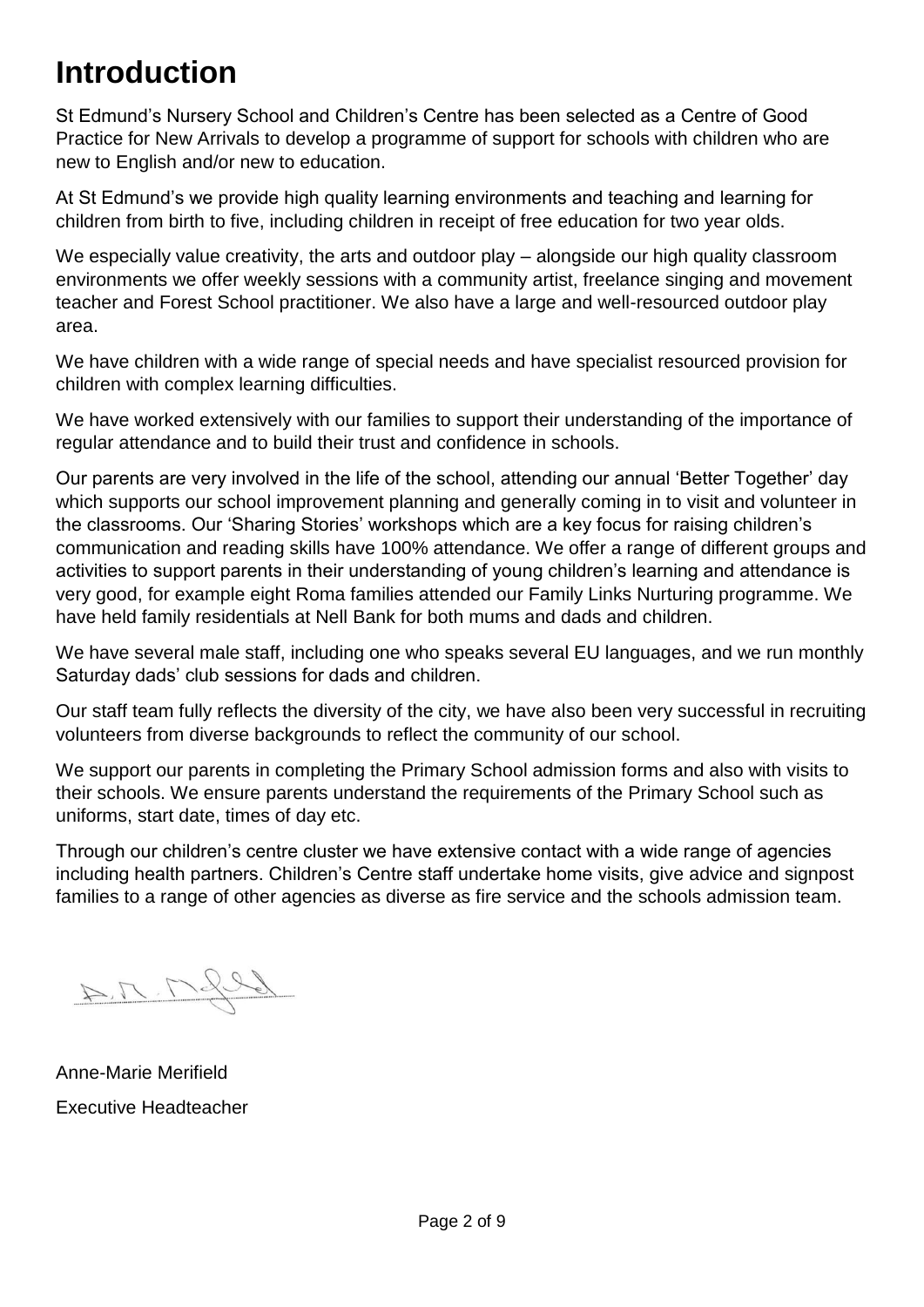# **Work development areas**

The inner city area where St Edmund's is located has seen considerable changes over the years in the structure of our community. Around 10% of the local community are from a Central or Eastern European background. These families are relatively transient with many families staying only a short time in the local area.

Around 10% of children (23) attending our nursery school are from a Central or Eastern European background, matching the local population.

Based on our experiences and communication with staff who originate from different countries, staff who work



closely on a daily basis with the families and most importantly communication directly with our parents, we have identified three key areas that present the main issues in supporting communities new to the UK:

- **Attendance**
- **Communication**
- Social integration

Getting it right in all three areas is vital in the ensuring that children settle into school and achieve their full potential. As an Early Years setting and children's centre cluster, we provide support for families so that their children are settled before they reach statutory school age.

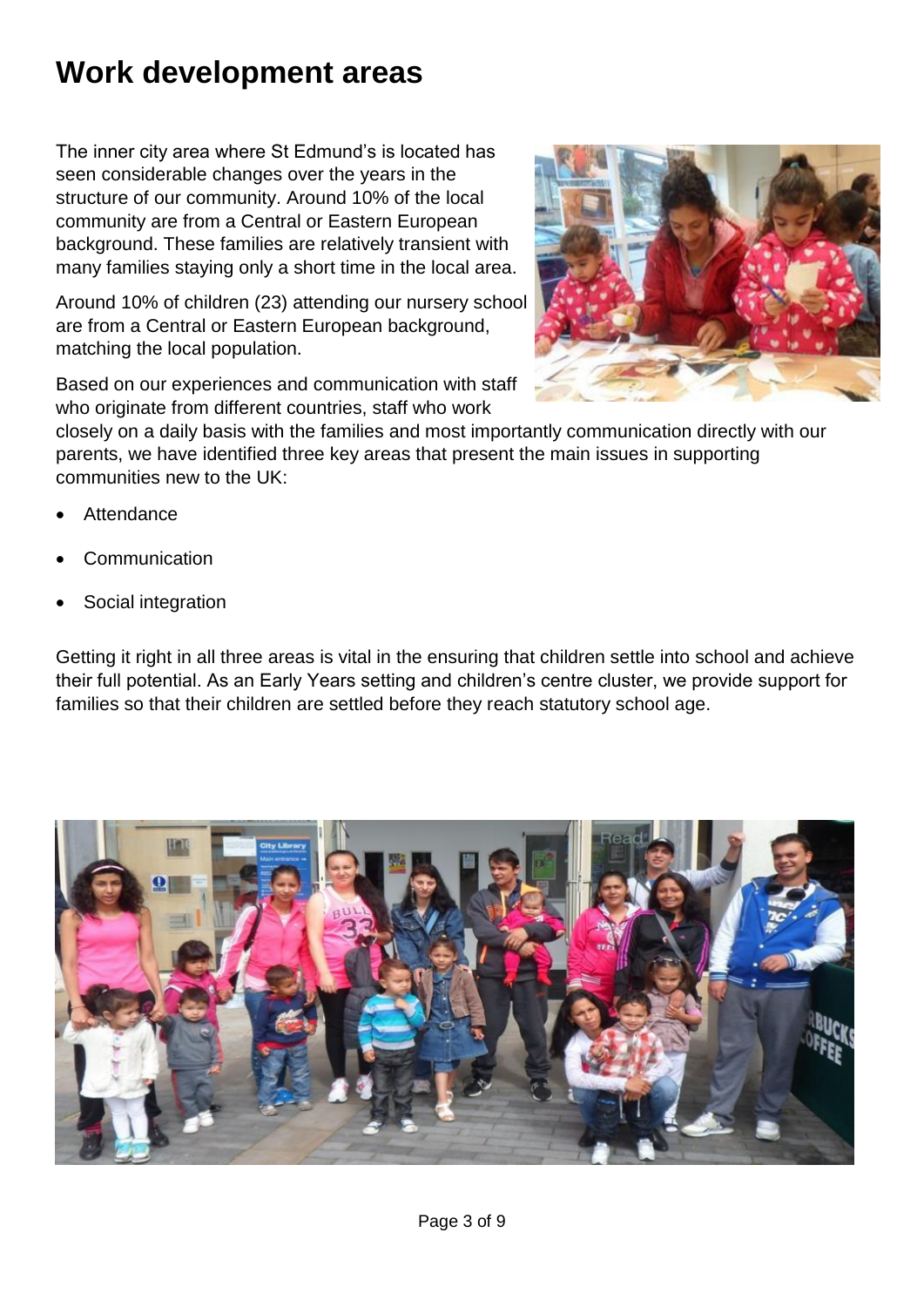# **Services on offer**

We can support other schools in the following ways:

## **Attendance**

**Home visits:** Opportunities to shadow practitioners visiting Eastern and Central European families in their own homes.

#### **Relationship between practitioners and parents:**

Our visitor days allow early years practitioners, teachers, students and others to see an outstanding nursery in operation. We can provide a specific focus on families from Central and Eastern Europe.

**Settling in process:** We can provide information on our settling in process, and the special arrangements we have made for children from Central and Eastern European families.

**Parent volunteers**: Parents from Central and Eastern Europe who are now an established part of the St Edmund's community can come to your school to talk to your families.

## **Communication**

**Home language speaker**: One of our team can talk to parents at your school.

**Communication friendly classrooms:** Find out how we make sure the classroom environment is accessible to all children.

**Alternative ways of communication:** e.g. Makaton

**Developing trust**: How to and identify and train key people in your school to successfully build bridges with new communities.

## **Social Integration**

**Special events:** How we use open days, parties and 'Our community, Our World' week to ensure that all families feel part of our community.

**Classrooms and communities:** Ensuring that the whole classroom reflects the children who are there, for example the home area, number area and snack area.

**Parents as volunteers**: How to involve parents in supporting other parents, including pathways to paid employment.





Page 4 of 9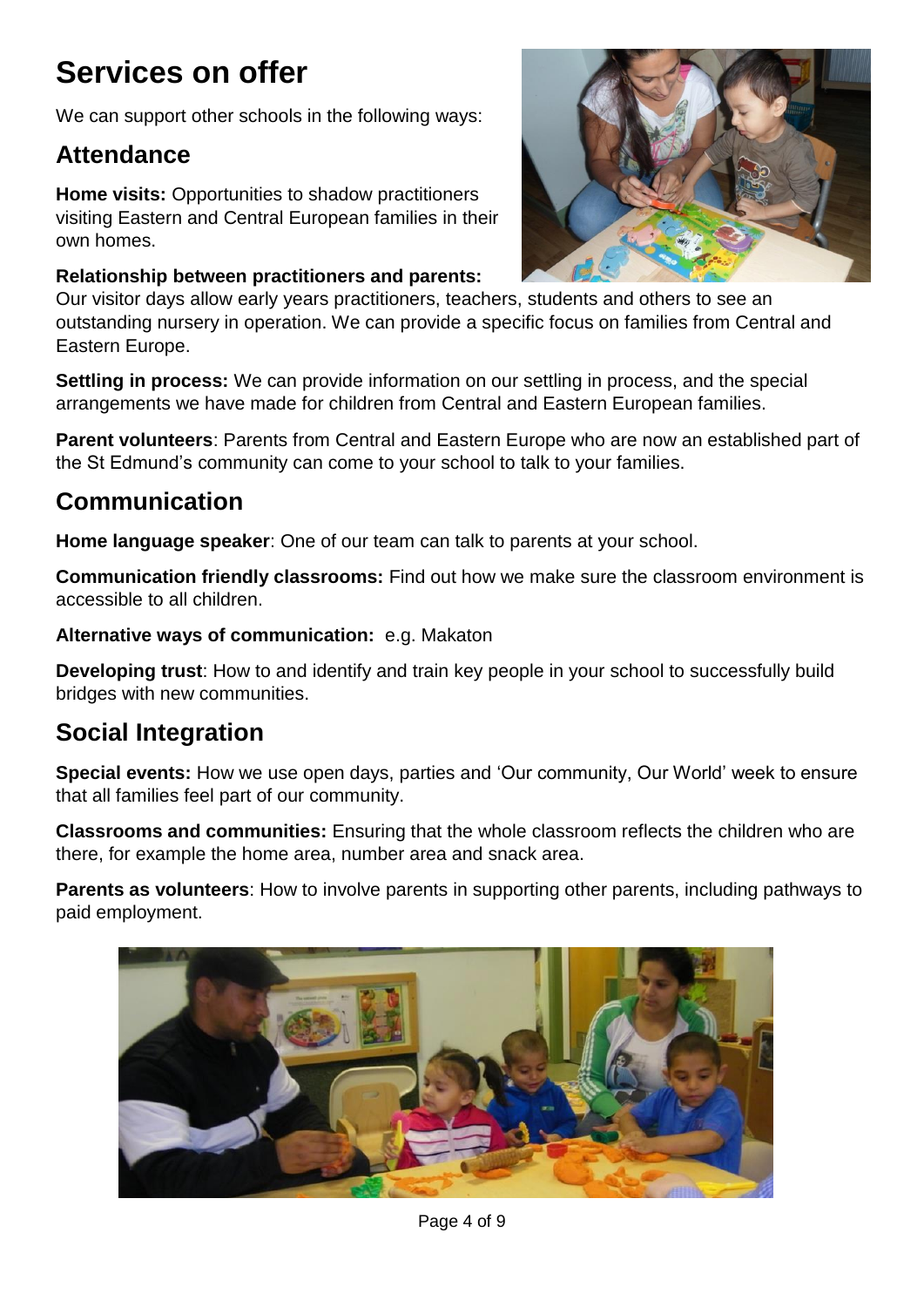# **Staff team**



## **Ermina Kesedzic**

#### **Teacher**

I came to Great Britain 23 years ago as a refugee from Bosnia fleeing a civil war in 1992. I have been working with young children and families for the past 15 years and feel that my professional and personal experience enables me to understand, empathise and support families and children new to England. Being

in a position myself of arriving to a new country and not knowing the language, I understand the feeling of isolation, helplessness and anxiety that you can experience. Bosnian language belongs to the group of Slavic languages same as Polish, Czech and Slovakian which means there are similarities that allow me to understand and be able to communicate at least on a basic level.

I am a teacher with knowledge of how young children learn and develop and can provide a range of support to families with children birth to seven. While I still teach regularly I also have other commitments and responsibilities. St Edmund's NSCC is the lead School for Bradford West Children's Centre Cluster and I work across the cluster to provide support with quality, planning and provision. I have also recently taken the role of SENCO in our busy, resourced school and can support families with children that might need extra support.



#### **Kulbir Bura**

Children's Centre Service Leader (West Bradford Cluster)

Since starting my role at St Edmunds in September 2015 I have been responsible for the access and quality of services for our New Communities within the Children's Centre cluster reach area. I work closely with our new communities

family support worker Juraj Tancos and our community engagement worker Ruzena Pestova.

The children's centre team support our new communities who have children under 5. We ensure that communities are able to access a variety of family services including health and education. We provide advice services in appropriate languages to support with entitlements, housing and other issues that arise for our new communities.

We work hard to ensure that at St Edmund's and across our 6 other children centre sites we provide a welcoming and safe environment for our new families. We ensure that Ruzena visits all new families at home who we have not seen, and will work on a 1-1 basis with any families requiring additional support.

We have managed through our Outreach programme to engage a number of families to take up the 2 year old offer. Our ethos of a warm welcome and an accessible environment has meant St Edmund's has become a Home from Home for many of our New Communities.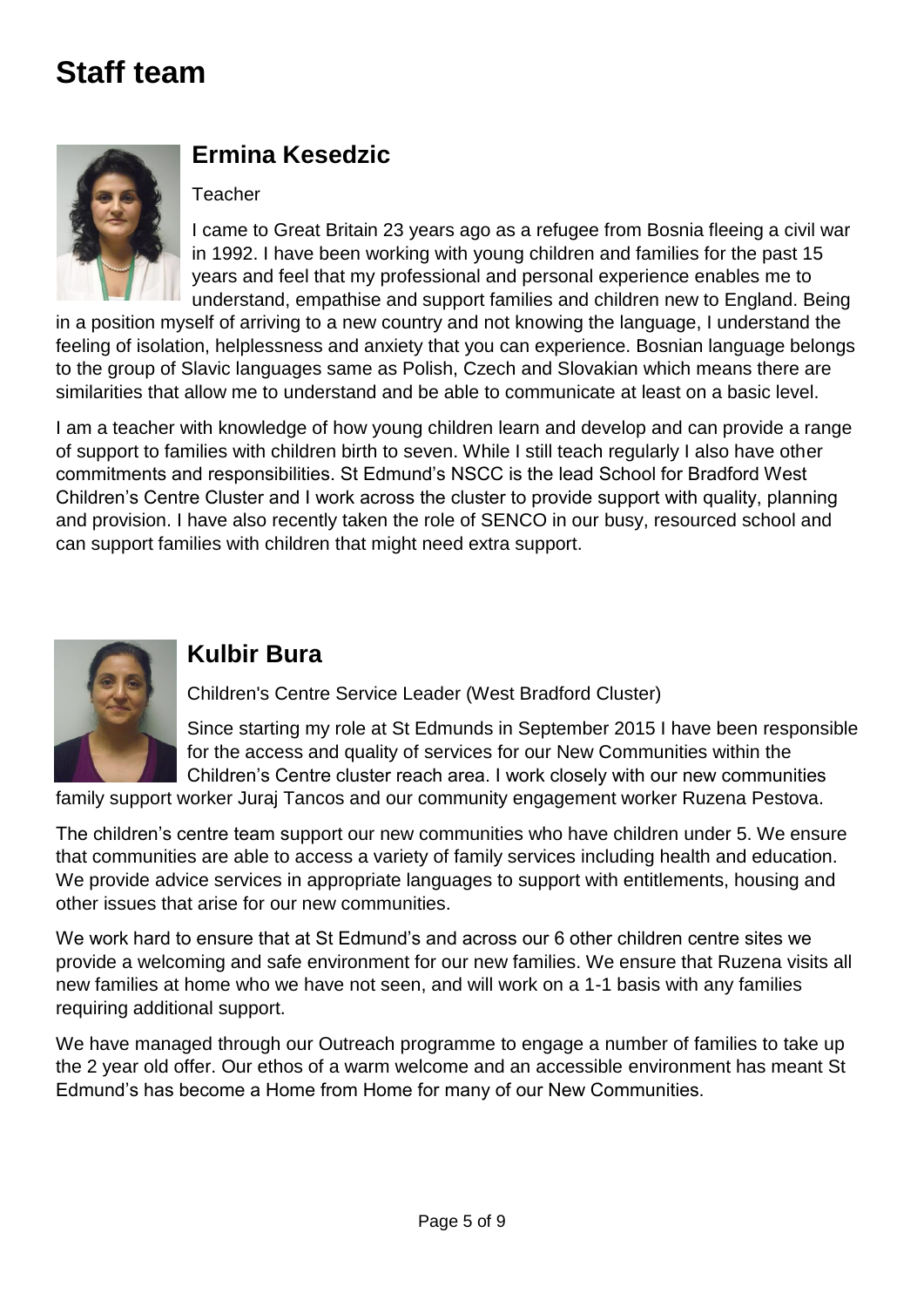

## **Amanda Jordan**

Parental Involvement Worker

Parents are key to children's achievements. As Parental Involvement Worker at St Edmund's I help support parents as co-educators of their children, supporting our carers in lifelong learning opportunities. I supervise the running of many adult learning groups and responsible for the organisation of resources and training

opportunities for our families. I develop resources to enable parent's to support their children at home such as the lending library and craft shop.

Parents are supported to attend our Parents Together group which is held monthly for our parents. The group enables parents to meet together, share future ideas and to be able to have time to get together and socialise.

Parental involvement is important when it comes to attendance and absences. Parents are contacted daily either by text or a call if children are absent. Parents also appreciate home visits which I provide when needed.

We have a number of events through the year that I organise, such as Us, Our Community, Our World Week, Healthy Living Week, Child Safety Week, and numerous one off events such as swimming, story time, pamper evenings and also many weekend events. These events take long and careful planning, and are crucial when it comes to parents' involvement in activities with their children, especially families from our new communities.



## **Juraj Tancos**

Family Support Worker (West Bradford Cluster) and Early Years Practitioner

My role as a Family Support Worker involves working with families from Central and Eastern Europe (usually EU migrants) for whom English is a second language. I am from the same background as the families I am working with, and have the languages and cultural understanding to work with them.

I work with families who need additional support in order to maintain a stable, secure and happy home for their children. Once a family has been referred for family support, I will meet them to talk about what their needs are, and draw up an action plan together.

I also work in the classroom which involves direct work with the children from Central and Eastern Europe for whom English is a second language.

Most of the families I work with are from a Roma background, and come from countries where they were facing discrimination which impacted on all aspects of their lives. I went through the same system as the families and I am able to relate and to understand the issues and fears they are facing. Having a positive relationship with the families has helped St Edmund's to build trust and strong links with them.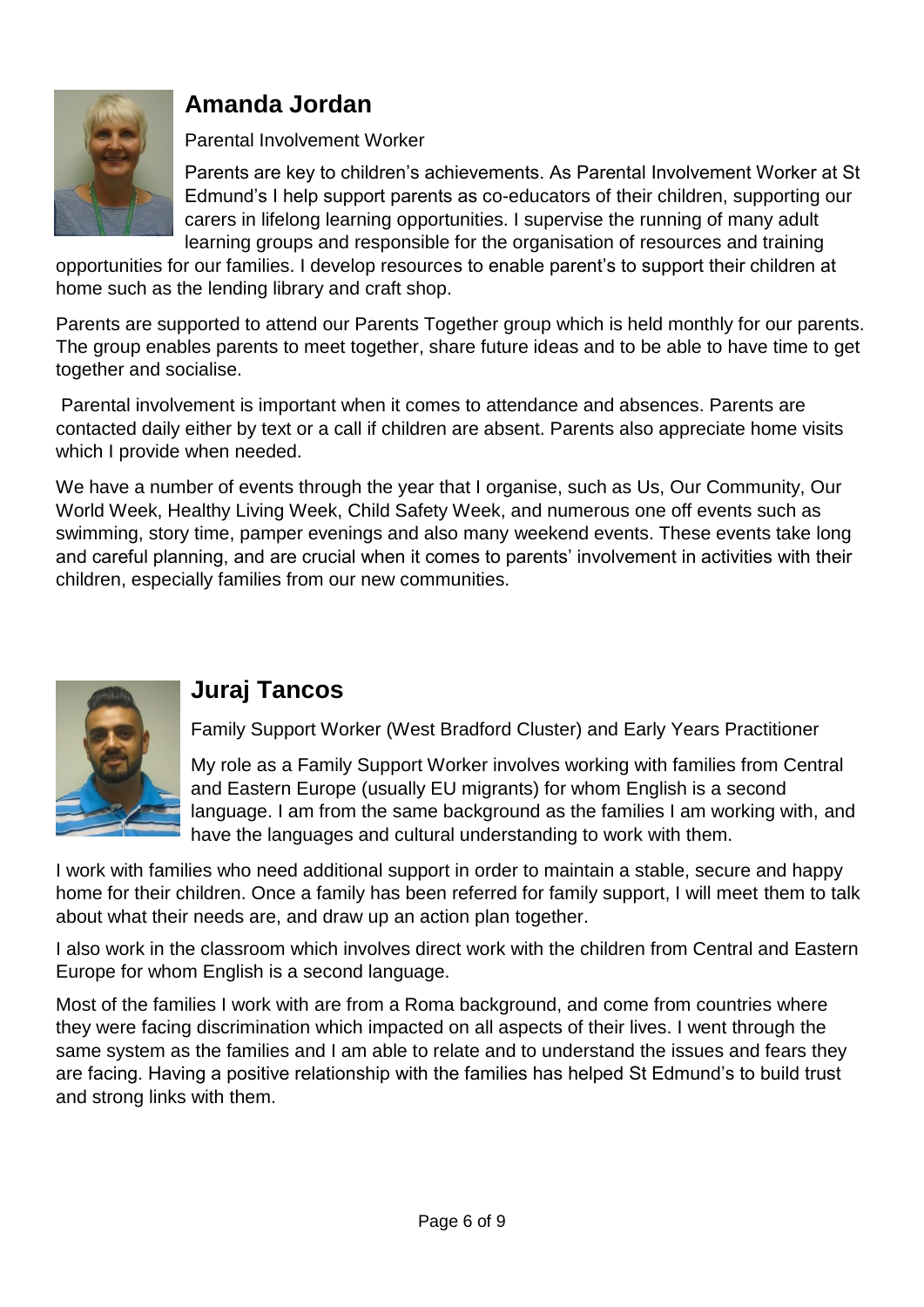

# **Dina Gulbe**

Early Years Support Worker

My name is Dina and I am from Latvia where I worked for 6 years as an early years practitioner teacher in a nursery, and 4 years as a teacher in a primary school. I've lived in the UK for 5 years so far. At first I attended nursery as a parent with my 2 year old son, my husband also engaged in lots of dads'activities.

I started to study English, and to volunteer in nursery, before working in the children's centre and then in one of the rooms. Just recently, I have started my Foundation Degree here.

I am very pleased to share my previous experience and ideas with colleagues and to support families from Latvia or Russia here in the UK. As I speak Latvian and Russian fluently I am able to translate news and information about events in the nursery and in our community. I support parents with information about further education, and encourage them to volunteer.



## **Ruzena Pestova**

Community Engagement Worker (West Bradford Cluster)

My name is Ruzena Pestova I come from Slovakia and I have lived in the UK for 15 years. My role is working with the new communities across the West Bradford Cluster. I support Eastern European families to access services such as the 2 Year Old entitlement, and early education, as well as supporting families in

children's centre activities such as stay and play sessions and adult learning courses. The languages I can speak are Roma, Slovak, Czech and Polish. My bilingual skills allow me to support and help families with tasks such as registering with a doctor or dentist and contacting other agencies on their behalf.

My role is important in order to establish a positive relationship with new communities in the West Bradford Cluster, so that families feel welcome and involved in our community.



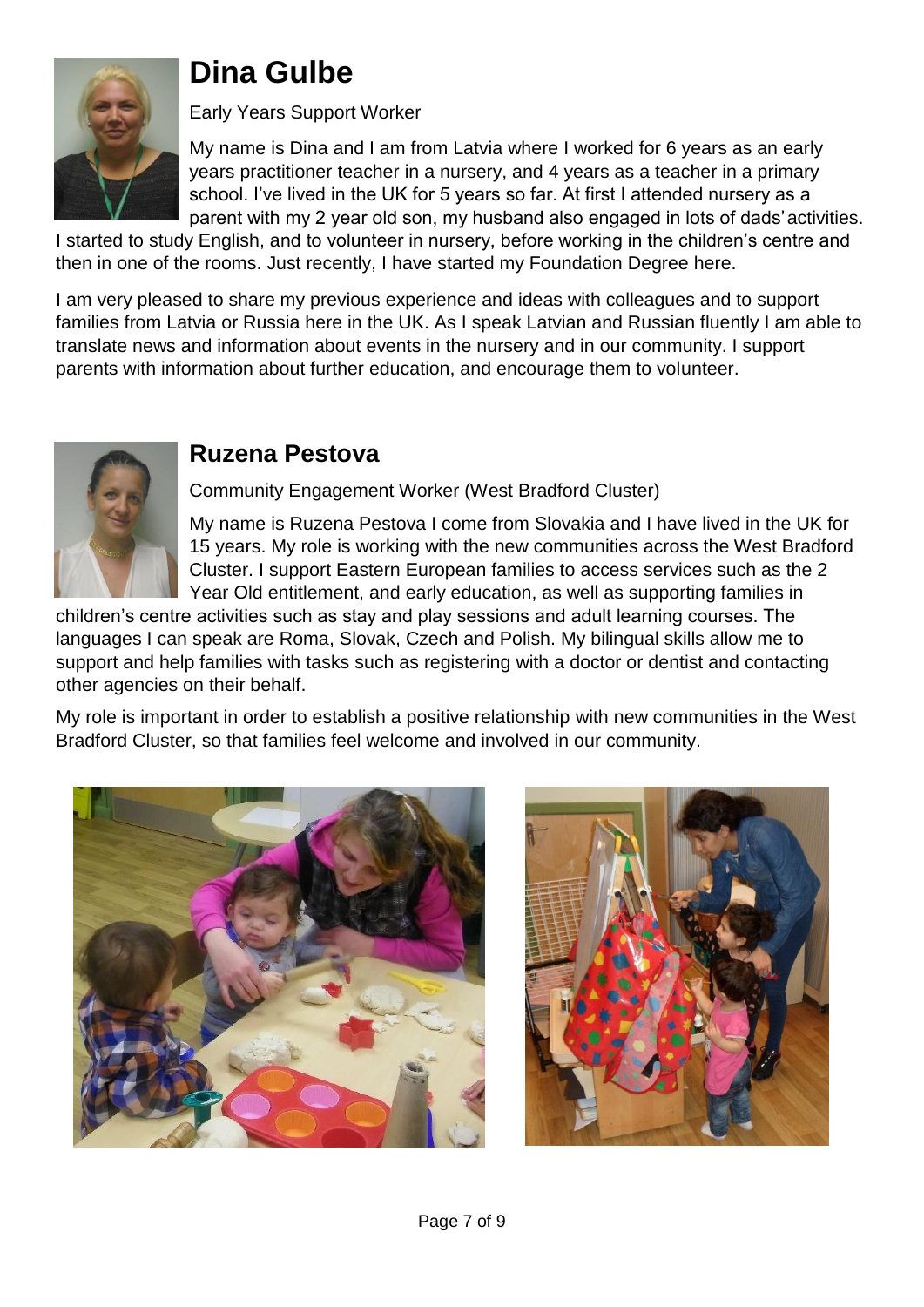# **Parents' Voices**

#### **What were your main concerns before your child started nursery?**

- *Someone might hurt my daughter*
- *She might cry*
- *Might not get used to nursery*
- *Might not understand others*

#### **How did you feel when your child started?**

- *I was scared of any accidents that might happen*
- *I was upset*
- *Time - too long for my child to stay in nursery*

#### **What benefits have you seen?**

*My daughter's language has improved in her home language, also in English. Her knowledge and understanding has developed. My daughter follows instruction very easily since starting nursery.*

#### **What were your main concerns before your child started nursery?**

*Because I attended Stay and Play, I was sure that this place is the place where I want my child to start with early education.*

#### **How did you feel when your child started?**

*I was fine because I knew this place, also some of the staff.*

#### **What benefits have you seen?**

*My child's speech has improved, also his behaviour. I am very happy because this place will help my child to be ready for school.*

# **Ofsted Feb 2015**

"The school ensures that all children make rapid progress. The children from minority ethnic groups and those who speak English as an additional language achieve well. Boys and girls achieve as well as each other."

"Partnerships with parents are outstanding. All the parents who spoke to the inspector or completed the parental questionnaire fully recommend the nursery. The support to enable them to fully participate in their child's learning is exceptional."

"Although children's attendance is not statutory at this age, the school has made a deliberate effort to improve attendance because leaders have noted that more frequent absence had slowed down the learning of some children. By successfully working with parents and children's centre staff, attendance is now at a level expected for the nursery. There are few unauthorised absences because staff respond extremely quickly to any unknown absences and contact parents straight away. Children are eager to attend because they feel secure and enjoy learning."